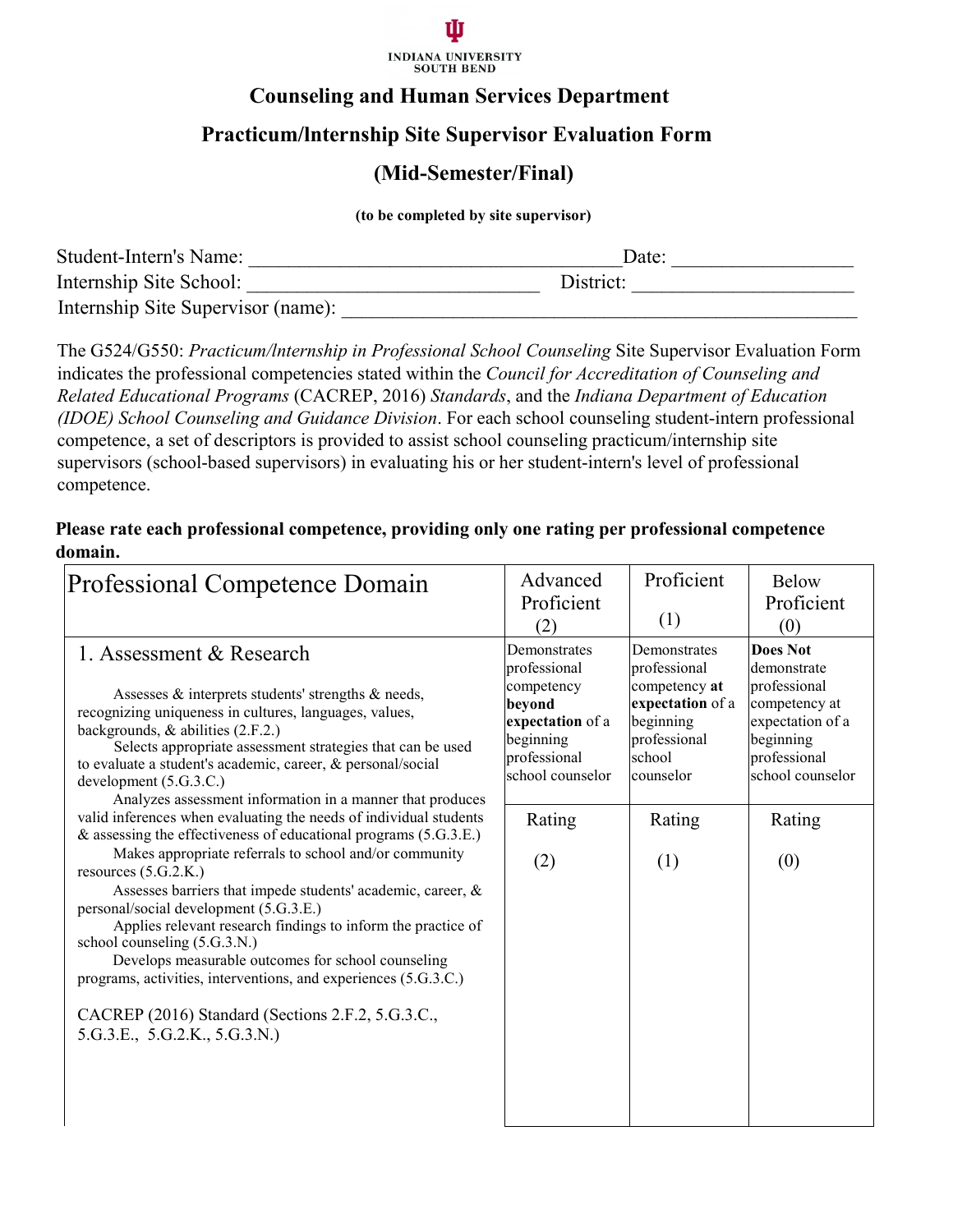| 2. Continuous Improvement &<br>Development<br>Self-care strategies appropriate to the counselor role (2.F.1.L.)<br>Ethical standards of professional organizations &<br>credentialing bodies, & applications of ethical & legal<br>considerations in professional counseling (2.F.1.I.)<br>Continually works to enhance school counseling knowledge,<br>dispositions, $&$ skills (2.F.1.K.)<br>Uses assessment results as a basis for self-improvement in                                                                                                                                                                                                                                                                                                                                                                                                                                                                                                                                                                                                                                                                                              | Demonstrates<br>professional<br>competency<br>beyond<br>expectation of<br>a beginning<br>professional<br>school<br>counselor | Demonstrates<br>professional<br>competency at<br>expectation of<br>a beginning<br>professional<br>school<br>counselor | Does not<br>demonstrate<br>professional<br>competency at<br>expectation of a<br>beginning<br>professional<br>school counselor    |
|--------------------------------------------------------------------------------------------------------------------------------------------------------------------------------------------------------------------------------------------------------------------------------------------------------------------------------------------------------------------------------------------------------------------------------------------------------------------------------------------------------------------------------------------------------------------------------------------------------------------------------------------------------------------------------------------------------------------------------------------------------------------------------------------------------------------------------------------------------------------------------------------------------------------------------------------------------------------------------------------------------------------------------------------------------------------------------------------------------------------------------------------------------|------------------------------------------------------------------------------------------------------------------------------|-----------------------------------------------------------------------------------------------------------------------|----------------------------------------------------------------------------------------------------------------------------------|
| school counseling (2.F.4.E.)                                                                                                                                                                                                                                                                                                                                                                                                                                                                                                                                                                                                                                                                                                                                                                                                                                                                                                                                                                                                                                                                                                                           | Rating                                                                                                                       | Rating                                                                                                                | Rating                                                                                                                           |
| Continues to read professional publications, attend<br>workshops, conferences, & in-service trainings (2.F.4.)<br>Seeks feedback from students, parents/caregivers, other<br>school personnel, & internship supervisors (5.G.2.B.)<br>Employs reflection as a tool for promoting both professional<br>& personal development (2.F.4.)<br>Creates & monitors a professional development plan to<br>guide personal improvement in attaining goals (2.F.4.)                                                                                                                                                                                                                                                                                                                                                                                                                                                                                                                                                                                                                                                                                               | (2)                                                                                                                          | (1)                                                                                                                   | (0)                                                                                                                              |
| CACREP (2016) Standard (Sections 2.F.1.I., 2.F.1.K.,<br>2.F.1.L., 2.F.4., 2.F.4.E., 5.G.2.B.)                                                                                                                                                                                                                                                                                                                                                                                                                                                                                                                                                                                                                                                                                                                                                                                                                                                                                                                                                                                                                                                          |                                                                                                                              |                                                                                                                       |                                                                                                                                  |
| 3. Communication & Counseling Services<br>Demonstrates self-awareness, sensitivity to others, & the<br>skills needed to relate to diverse individuals, groups, &<br>classrooms (2.F.5.F.)<br>Provides individual & group counseling & classroom<br>guidance to promote the academic, career, & personal/social<br>development of students (5.G.3.D,E,F,J&K.)<br>Designs $\&$ implements prevention $\&$ intervention plans<br>related to the effects of (a) atypical growth $\&$ development, (b)                                                                                                                                                                                                                                                                                                                                                                                                                                                                                                                                                                                                                                                      | Demonstrates<br>professional<br>competency<br>beyond<br>expectation of<br>a beginning<br>professional<br>school<br>counselor | Demonstrates<br>professional<br>competency at<br>expectation of<br>a beginning<br>professional<br>school<br>counselor | Does not<br>demonstrate<br>professional<br>competency at<br>expectation of a<br>beginning<br>professional<br>school<br>counselor |
| health & wellness, (c) language, (d) ability level, (e) multicultural<br>issues, & (f) factors of resiliency on student learning $\&$<br>development (2.F.3.)                                                                                                                                                                                                                                                                                                                                                                                                                                                                                                                                                                                                                                                                                                                                                                                                                                                                                                                                                                                          | Rating                                                                                                                       | Rating                                                                                                                | Rating                                                                                                                           |
| Demonstrates the ability to use procedures for assessing $\&$<br>managing suicide risk (5.G.2.G)<br>Demonstrates the ability to recognize his or her limitations<br>as a school counselor and to seek supervision or refer clients when<br>appropriate (5.G.3.K.)<br>Communicates effectively with students, parent/caregivers,<br>& other school personnel (5.G.2.B.)<br>Uses correct grammar in speaking / writing.<br>Communicates in a clear & understandable manner.<br>Communicates using appropriate counseling skills<br>including but not limited to: (a) active listening, (b)<br>genuineness, & (c) unconditional positive regard (2.F.5.F.)<br>Communicates purpose $&$ value of school counseling to<br>students, parents/caregivers, & other school personnel (5.G.2.B.)<br>Communicates & establishes positive, helpful relationships<br>with students $&$ other stakeholders (5.G.2.B.)<br>Demonstrates skills to effectively facilitate school-based<br>counseling groups, matching students' needs (5.G.3.M.)<br>CACREP (2016) Standard (Sections 2.F.5.F., 5.G.2.G.,<br>5.G.2.B., 5.G.3.D., 5.G.3.E., 5.G.3.F., 5.G.3.J., 5.G.3.K., | (2)                                                                                                                          | (1)                                                                                                                   | (0)                                                                                                                              |
| 5.G.3.M.)                                                                                                                                                                                                                                                                                                                                                                                                                                                                                                                                                                                                                                                                                                                                                                                                                                                                                                                                                                                                                                                                                                                                              |                                                                                                                              |                                                                                                                       |                                                                                                                                  |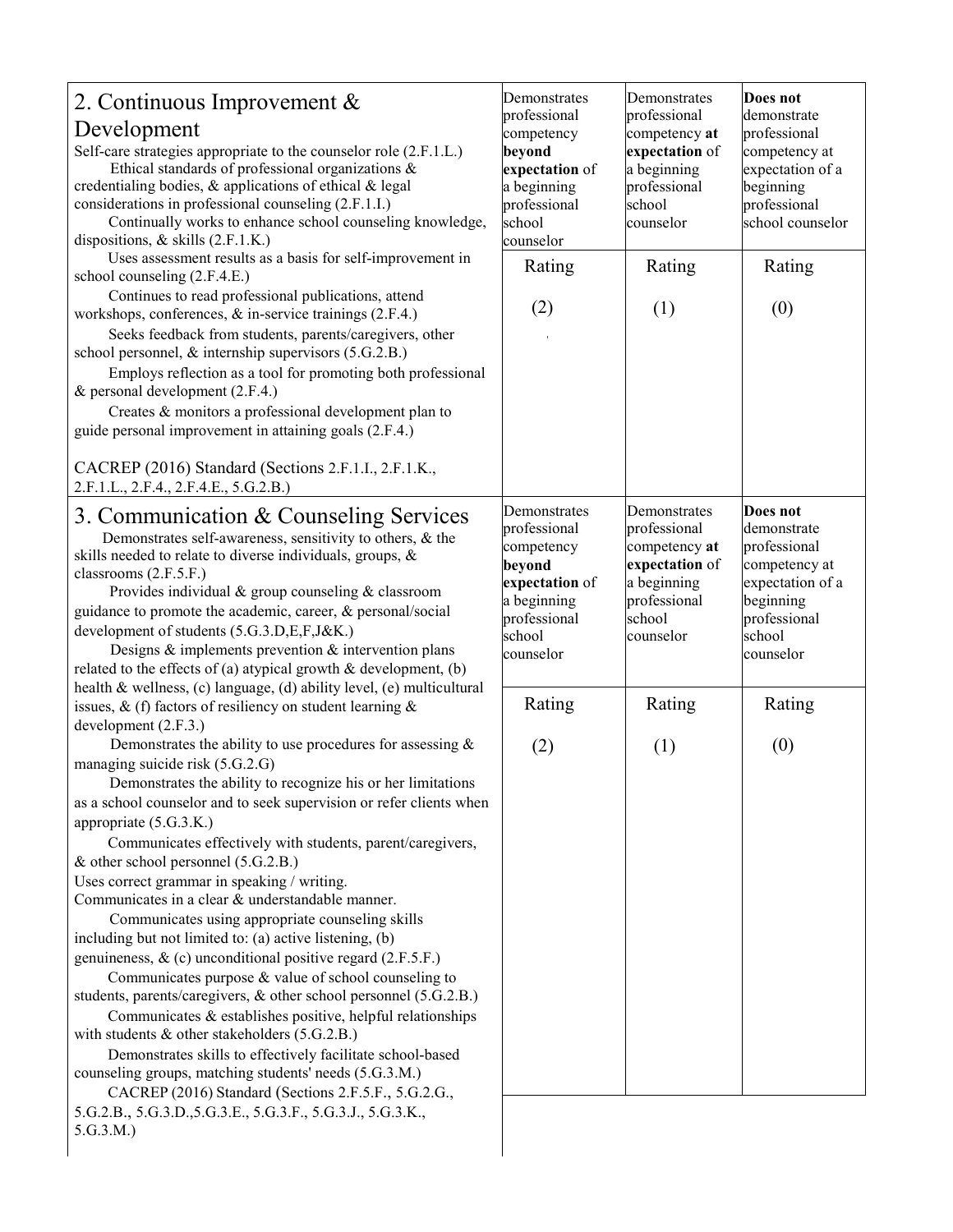| 4. Critical & Creative Thinking<br>Demonstrates the ability to apply $\&$ adhere to ethical $\&$ legal<br>standards in school counseling (5.G.2.N.)<br>Demonstrates the ability to articulate, model, & advocate for<br>an appropriate school counselor identity & program (5.G.3.B.)<br>Encourages critical $&$ creative thinking by the students (5.G.3.D.)<br>Includes opportunities for critical & creative thinking in<br>school counseling & learning activities (5.G.3.D.)<br>Develops classroom guidance curriculum activities<br>appropriate for age, grade, & developmental levels (5.G.3.C.)<br>Engages students in decision-making processes (5.G.3.D.)<br>Demonstrates familiarity with comprehensive school<br>counseling & school policies/procedures (5.G.2.A)<br>CACREP (2015) Standard (Section 5.G.2.A., 5.G.2.N., 5.G.3.B.,                                                                                                                                                                                                                                                                                                                                                                                                                                                                                                          | Demonstrates<br>professional<br>competency<br>beyond<br>expectation of<br>a beginning<br>professional<br>school<br>counselor                         | Demonstrates<br>professional<br>competency at<br>expectation of a<br>beginning<br>professional<br>school counselor                            | Does not<br>demonstrate<br>professional<br>competency at<br>expectation of a<br>beginning<br>professional<br>school counselor                            |
|----------------------------------------------------------------------------------------------------------------------------------------------------------------------------------------------------------------------------------------------------------------------------------------------------------------------------------------------------------------------------------------------------------------------------------------------------------------------------------------------------------------------------------------------------------------------------------------------------------------------------------------------------------------------------------------------------------------------------------------------------------------------------------------------------------------------------------------------------------------------------------------------------------------------------------------------------------------------------------------------------------------------------------------------------------------------------------------------------------------------------------------------------------------------------------------------------------------------------------------------------------------------------------------------------------------------------------------------------------|------------------------------------------------------------------------------------------------------------------------------------------------------|-----------------------------------------------------------------------------------------------------------------------------------------------|----------------------------------------------------------------------------------------------------------------------------------------------------------|
| 5.G.3.C., 5.G.3.D.)                                                                                                                                                                                                                                                                                                                                                                                                                                                                                                                                                                                                                                                                                                                                                                                                                                                                                                                                                                                                                                                                                                                                                                                                                                                                                                                                      |                                                                                                                                                      |                                                                                                                                               |                                                                                                                                                          |
| 5. Diversity, Multicultural Competencies, &<br>Advocacy<br>Demonstrates multicultural competencies in relation<br>to diversity, equity, & opportunity in student learning $\&$<br>development (5.G.3.C.)<br>Advocates for the learning $&$ academic experiences<br>necessary to promote the academic, career, &<br>personal/social development of students (5.G.2.A.)<br>Advocates for school policies, programs, & services<br>that enhance a positive school climate $&$ are equitable and<br>responsive to multicultural student populations (5.G.2.A.)<br>Engages parents, guardians, $&$ families to promote the<br>academic, career, & personal/social development of students<br>(5.G.2.B.)<br>Uses educational $&$ counseling methods that reflect the<br>culture, learning styles, & special needs of all students &<br>stakeholders Maintains an environment that respects the cultural<br>differences of all students & stakeholders (2.F.2.)<br>Respects the cultural heritage $\&$ experiences of all students $\&$<br>stakeholders (2.F.2.)<br>Conducts guidance curriculum lessons that include<br>appropriate activities from a variety of cultural backgrounds<br>(5.G.3.C.)<br>Advocates for the needs of all student needs (social justice)<br>(5.G.2.A.)<br>CACREP (2016) Standard (Section 2.F.2., 5.G.2.A., 5.G.2.B.,<br>5.G.3.C.) | (2)<br>Demonstrates<br>professional<br>competency<br>beyond<br>expectation of a<br>beginning<br>professional<br>school<br>counselor<br>Rating<br>(2) | (1)<br>Demonstrates<br>professional<br>competency at<br>expectation of a<br>beginning<br>professional<br>school<br>counselor<br>Rating<br>(1) | (0)<br>Does not<br>demonstrate<br>professional<br>competency at<br>expectation of a<br>beginning<br>professional<br>school<br>counselor<br>Rating<br>(0) |
|                                                                                                                                                                                                                                                                                                                                                                                                                                                                                                                                                                                                                                                                                                                                                                                                                                                                                                                                                                                                                                                                                                                                                                                                                                                                                                                                                          |                                                                                                                                                      |                                                                                                                                               |                                                                                                                                                          |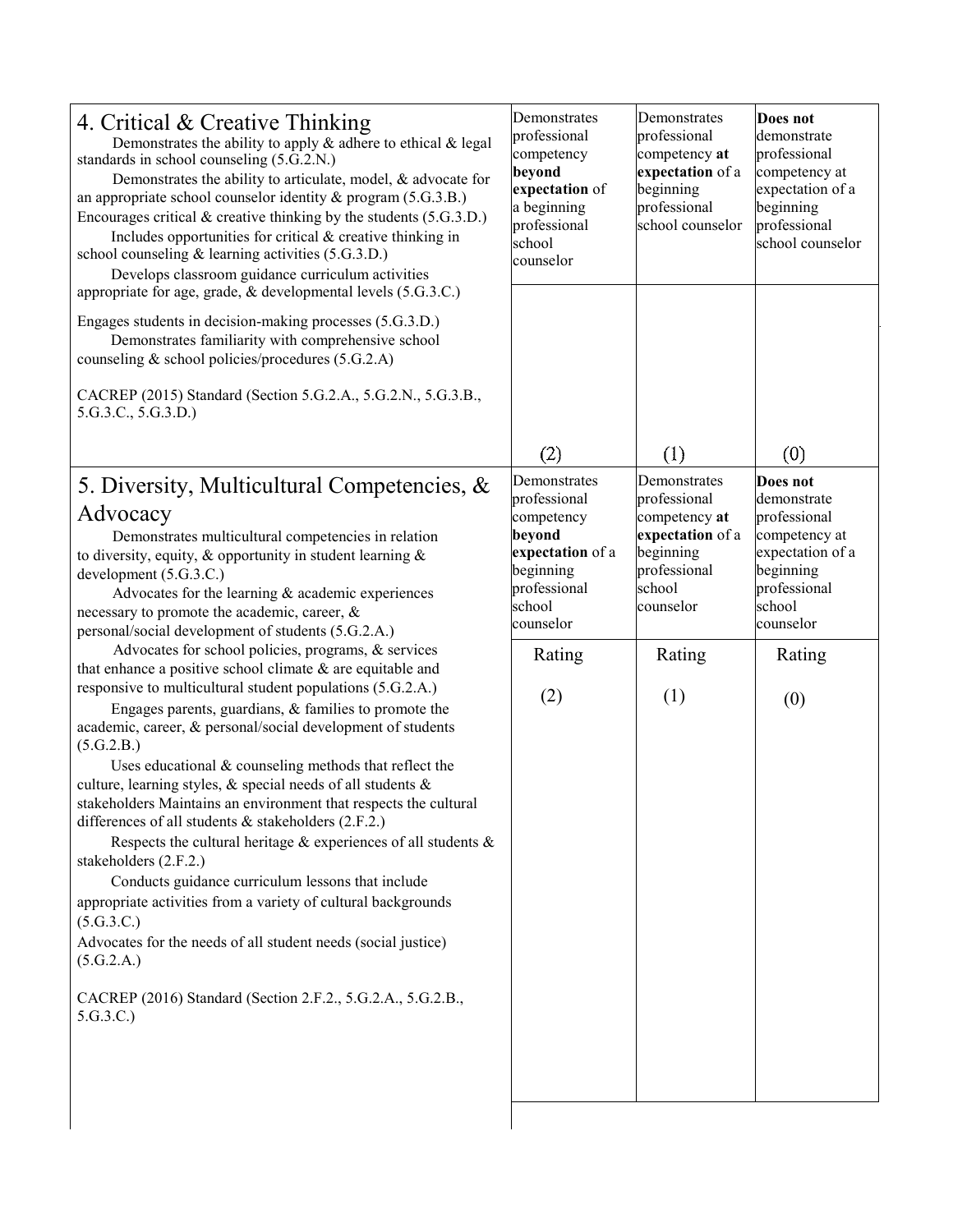| 6. Ethics & Professional Identity<br>Demonstrates the ability to apply $\&$ adhere to ethical $\&$ legal<br>standards in school counseling (5.G.2. L,M&N)<br>Demonstrates the ability to articulate, model, & advocate for<br>an appropriate school counselor identity & program (5.G.2.A.)<br>Adheres to the ACA (2005) Code of Ethics, ASCA (2004)<br>Ethical Standards (5.G.2.M.)<br>Demonstrates professional concern for all students &<br>stakeholder.                                                                                                                                                 | Demonstrates<br>professional<br>competency<br>beyond<br>expectation of a<br>beginning<br>professional<br>school counselor    | Demonstrates<br>professional<br>competency at<br>expectation of a<br>beginning<br>professional<br>school counselor | Does not<br>demonstrate<br>professional<br>competency at<br>expectation of a<br>beginning<br>professional<br>school counselor |
|--------------------------------------------------------------------------------------------------------------------------------------------------------------------------------------------------------------------------------------------------------------------------------------------------------------------------------------------------------------------------------------------------------------------------------------------------------------------------------------------------------------------------------------------------------------------------------------------------------------|------------------------------------------------------------------------------------------------------------------------------|--------------------------------------------------------------------------------------------------------------------|-------------------------------------------------------------------------------------------------------------------------------|
| Meets professional expectations regarding attendance,<br>punctuality, & record keeping.<br>Advocates for all student needs (social justice) (5.G.2.A.)<br>Demonstrates clear professional identity as a school<br>counselor, educational leader, & agent for systemic change<br>(5.G.2.A.B.)<br>Demonstrates initiative for implementing school counseling<br>services to all students & stakeholders (5.G.2.F.)<br>CACREP (2016) Standard (Sections 5.G.2.A., 5.G.2.B., 5.G.2.F.,<br>5.G.2.L., 5.G.2.M., 5.G.2.N.)                                                                                          | Rating<br>(2)                                                                                                                | Rating<br>(1)                                                                                                      | Rating<br>(0)                                                                                                                 |
| 7. Human Development & Learning<br>Demonstrates a general framework for<br>understanding exceptional abilities & strategies for<br>differentiated interventions (2.F.3.H.)<br>Demonstrates an understanding of theories for facilitating<br>optimal development and wellness over the life span (2.F.3.I.)<br>Applies knowledge of human growth & development in                                                                                                                                                                                                                                             | Demonstrates<br>professional<br>competency<br>beyond<br>expectation of a<br>beginning<br>professional<br>school<br>counselor | Demonstrates<br>professional<br>competency at<br>expectation of a<br>beginning<br>professional<br>school counselor | Does not<br>demonstrate<br>professional<br>competency at<br>expectation of a<br>beginning<br>professional<br>school counselor |
| comprehensive school counseling program (2.F.3.I.)<br>Selects developmentally appropriate materials & activities<br>(2.F.3.B.)<br>Uses a variety of activities to motivate students at appropriate<br>developmental levels (2.F.3.B.)<br>Seeks to develop interpersonal skills (5.G.3.F.)<br>Develops activities that reflect current theories of human<br>development $&$ learning (2.F.3.I.)<br>Employs counseling strategies that have been found effective<br>(strategies grounded in sound theory & research) (2.F.3.I.)<br>CACREP (2016) Standard (Sections 2.F.3.B., 2.F.3.H., 2.F.3.I.,<br>5.G.3.F.) | Rating<br>(2)                                                                                                                | Rating<br>(1)                                                                                                      | Rating<br>(0)                                                                                                                 |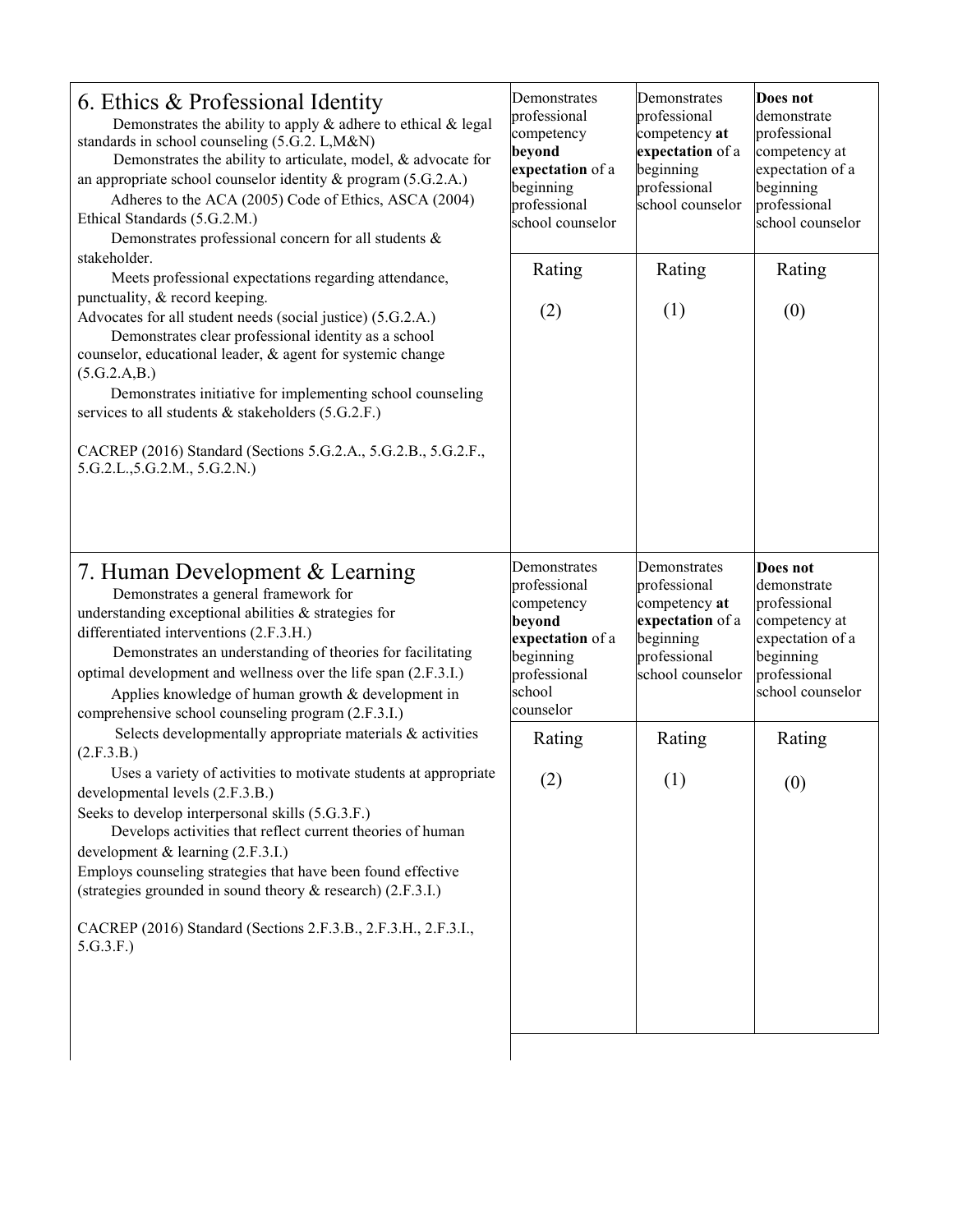| 8. Knowledge of Professional School<br>Counseling (Subject Matter / Area)<br>Participates in the design, implementation, management, and<br>evaluation of a comprehensive developmental school counseling<br>program $(5.G.3.B.)$<br>Plans and presents school-counseling-related educational<br>programs for use with parents and teachers (e.g., parent<br>education programs, materials used in classroom guidance and<br>advisor/advisee programs for teachers) (5.G.2.B.)<br>Demonstrates knowledge & skills in the coordination of a                                                                                                                                      | Demonstrates<br>professional<br>competency<br>beyond<br>expectation of a<br>beginning<br>professional<br>school counselor    | Demonstrates<br>professional<br>competency at<br>expectation of a<br>beginning<br>professional<br>school<br>counselor | Does not<br>demonstrate<br>professional<br>competency at<br>expectation of a<br>beginning<br>professional<br>school counselor    |
|---------------------------------------------------------------------------------------------------------------------------------------------------------------------------------------------------------------------------------------------------------------------------------------------------------------------------------------------------------------------------------------------------------------------------------------------------------------------------------------------------------------------------------------------------------------------------------------------------------------------------------------------------------------------------------|------------------------------------------------------------------------------------------------------------------------------|-----------------------------------------------------------------------------------------------------------------------|----------------------------------------------------------------------------------------------------------------------------------|
| comprehensive, developmental school counseling program<br>(5.G.3.B.)                                                                                                                                                                                                                                                                                                                                                                                                                                                                                                                                                                                                            | Rating                                                                                                                       | Rating                                                                                                                | Rating                                                                                                                           |
| Presents all subject matter accurately.<br>Links instruction to national (e.g., ASCA [2005] National<br>Model) & state standards (e.g., IDOE [2009] School Counseling<br>Franævpork) & to students' unique & systemic needs (5.G.2.M.)<br>Demonstrates ability to present subject in a manner<br>meaningful to all students & stakeholders.<br>Demonstrates knowledge of best practices.<br>CACREP (2016) Standard (Sections 5.G.2.B., 5.G.2.M., 5.G.3.B.)                                                                                                                                                                                                                      | (2)                                                                                                                          | (1)                                                                                                                   | (0)                                                                                                                              |
|                                                                                                                                                                                                                                                                                                                                                                                                                                                                                                                                                                                                                                                                                 |                                                                                                                              |                                                                                                                       |                                                                                                                                  |
| 9. Learning Environments<br>Understands the concepts, principles, strategies, programs,<br>& practices designed to close the achievement gap, promote<br>student academic success, and prevent students from dropping out<br>of school $(5.G.3.I)$<br>Conducts programs designed to enhance student academic<br>development (5.G.3.D.)<br>Implements strategies $&$ activities to prepare students for a                                                                                                                                                                                                                                                                        | Demonstrates<br>professional<br>competency<br>beyond<br>expectation of a<br>beginning<br>professional<br>school<br>counselor | Demonstrates<br>professional<br>competency at<br>expectation of a<br>beginning<br>professional<br>school<br>counselor | Does not<br>demonstrate<br>professional<br>competency at<br>expectation of a<br>beginning<br>professional<br>school<br>counselor |
| full range of postsecondary options and opportunities (5.G.3.J&K.)                                                                                                                                                                                                                                                                                                                                                                                                                                                                                                                                                                                                              | Rating                                                                                                                       | Rating                                                                                                                | Rating                                                                                                                           |
| Implements differentiated instructional strategies that draw<br>on subject matter and pedagogical content knowledge and skills<br>to promote student achievement (5.G.3.C.)<br>Fosters & maintains a positive learning environment for all<br>students (5.G.3.C.)<br>Establishes an active environment for all students (5.G.3.C.)<br>Assists students to develop responsibility & self-discipline<br>(5.G.3.L.)<br>Facilitates a positive learning environment for all students<br>(5.G.3.C.)<br>Focuses classroom guidance curriculum lessons on<br>developmental & crisis needs of all students (5.G.3.C.)<br>CACREP (2016) Standard (Sections 5.G.3.C., 5.G.3.D., 5.G.3.I., | (2)                                                                                                                          | (1)                                                                                                                   | (0)                                                                                                                              |
| 5.G.3.J., 5.G.3.K., 5.G.3.L.)                                                                                                                                                                                                                                                                                                                                                                                                                                                                                                                                                                                                                                                   |                                                                                                                              |                                                                                                                       |                                                                                                                                  |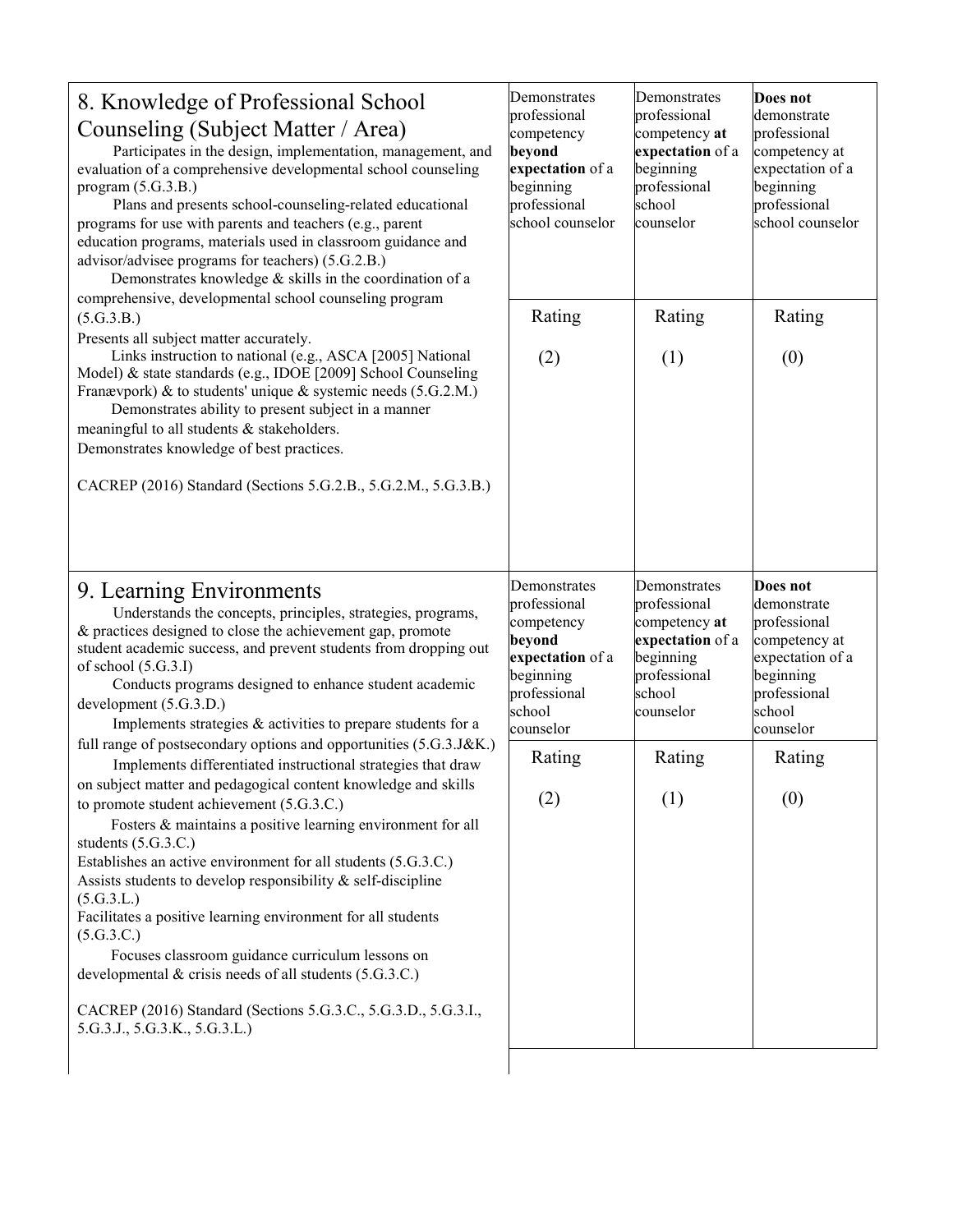| 10. Planning<br>Understands the concepts, principles, strategies, programs,<br>& practices designed to close the achievement gap, promote<br>student academic success, and prevent students from dropping out<br>of school $(5.G.3.I)$<br>Conducts programs designed to enhance student academic<br>development (5.G.3.K.)<br>Implements strategies & activities to prepare students for a                                                                                                                                                                                                                                                                                                                                      | Demonstrates<br>professional<br>competency<br>beyond<br>expectation of a<br>beginning<br>professional<br>school<br>counselor | Demonstrates<br>professional<br>competency at<br>expectation of a<br>beginning<br>professional<br>school counselor | Does not<br>demonstrate<br>professional<br>competency at<br>expectation of a<br>beginning<br>professional<br>school counselor    |
|---------------------------------------------------------------------------------------------------------------------------------------------------------------------------------------------------------------------------------------------------------------------------------------------------------------------------------------------------------------------------------------------------------------------------------------------------------------------------------------------------------------------------------------------------------------------------------------------------------------------------------------------------------------------------------------------------------------------------------|------------------------------------------------------------------------------------------------------------------------------|--------------------------------------------------------------------------------------------------------------------|----------------------------------------------------------------------------------------------------------------------------------|
| full range of postsecondary options and opportunities (5.G.3.J.)<br>Implements differentiated instructional strategies that draw<br>on subject matter and pedagogical content knowledge and skills to                                                                                                                                                                                                                                                                                                                                                                                                                                                                                                                           | Rating                                                                                                                       | Rating                                                                                                             | Rating                                                                                                                           |
| promote student achievement (5.G.3.C.)<br>Plans effective instruction in a variety of classroom settings<br>(e.g., the classroom guidance curriculum) (5.G.3.C.)<br>Plans lessons that meet students' developmental classroom<br>guidance curriculum needs (5.G.3.C.)<br>Plans & sequences instruction that leads to the effective<br>learning of all students (5.G.3.C.)<br>Includes strategies & interventions to accommodate students<br>with exceptionalities (5.G.3.C.)<br>Connects subject matter to the state (e.g., IDOE<br>school Counseling Framework) & national (e.g.,<br>ASCA [2005] National Model) standards (5.G.2.M.)<br>CACREP (2016) Standard (Sections 5.G.2.M., 5.G.3.C., 5.G.3.I.,<br>5.G.3.K., 5.G.3.J.) | (2)                                                                                                                          | (1)                                                                                                                | (0)                                                                                                                              |
| 11. Technology<br>Demonstrates ability to use $\&$ infuse technology in<br>program delivery & technology's impact on the counseling<br>profession (2.F.5.D.)<br>Utilizes appropriate technology in coordinating<br>comprehensive, developmental school counseling services to all<br>students $(2.F.5.E.)$<br>Uses instructional media, computer applications, $\&$<br>other technology to enhance school counseling program &<br>service delivery (2.F.5.D.)<br>Provides students with appropriate hands-on experiences with<br>technology in school counseling services (2.F.5.D.)                                                                                                                                            | Demonstrates<br>professional<br>competency<br>beyond<br>expectation of a<br>beginning<br>professional<br>school counselor    | Demonstrates<br>professional<br>competency at<br>expectation of a<br>beginning<br>professional<br>school counselor | Does not<br>demonstrate<br>professional<br>competency at<br>expectation of a<br>beginning<br>professional<br>school<br>counselor |
| Assumes a proactive attitude toward technological<br>developments in facilitating a comprehensive, development                                                                                                                                                                                                                                                                                                                                                                                                                                                                                                                                                                                                                  | Rating                                                                                                                       | Rating                                                                                                             | Rating                                                                                                                           |
| school counseling program (2.F.5.E.)                                                                                                                                                                                                                                                                                                                                                                                                                                                                                                                                                                                                                                                                                            | (2)                                                                                                                          | (1)                                                                                                                | (0)                                                                                                                              |
| CACREP (2016) Standard (Sections 2.F.5.D., 2.F.5.E.)                                                                                                                                                                                                                                                                                                                                                                                                                                                                                                                                                                                                                                                                            |                                                                                                                              |                                                                                                                    |                                                                                                                                  |
|                                                                                                                                                                                                                                                                                                                                                                                                                                                                                                                                                                                                                                                                                                                                 |                                                                                                                              |                                                                                                                    |                                                                                                                                  |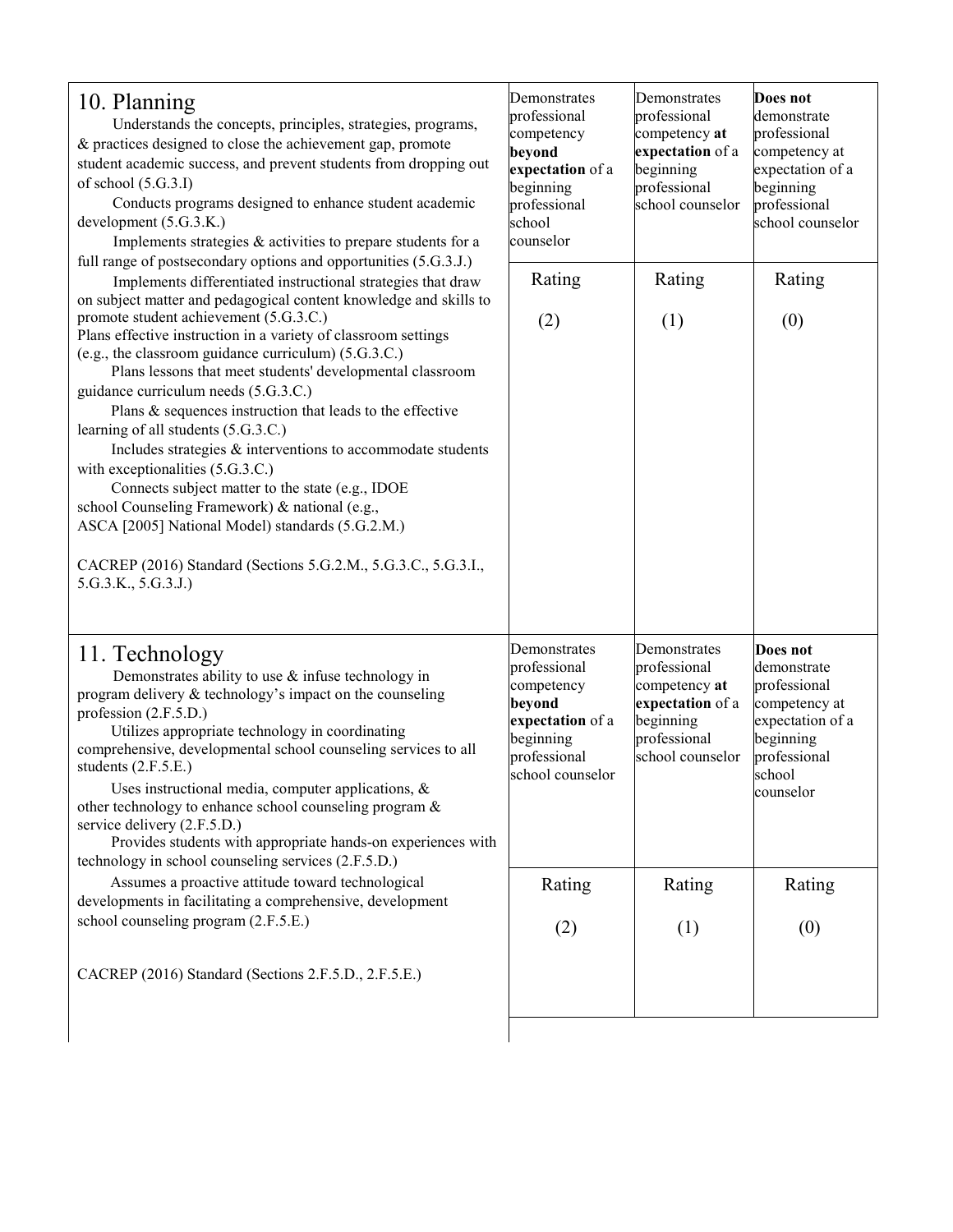| 12. Role of the Professional School<br>Counselor (educator)<br>Works with parents, guardians, & families to act on behalf<br>of their children to address problems that affect student success<br>in school $(5.G.2.B.)$                                                                                                                                                                                                                                                                                                                                                                                                                                                                                                                                                                                              | Demonstrates<br>professional<br>competency<br>beyond<br>expectation of a<br>beginning | Demonstrates<br>professional<br>competency at<br>expectation of a<br>beginning<br>professional | Does not<br>demonstrate<br>professional<br>competency at<br>expectation of a<br>beginning |
|-----------------------------------------------------------------------------------------------------------------------------------------------------------------------------------------------------------------------------------------------------------------------------------------------------------------------------------------------------------------------------------------------------------------------------------------------------------------------------------------------------------------------------------------------------------------------------------------------------------------------------------------------------------------------------------------------------------------------------------------------------------------------------------------------------------------------|---------------------------------------------------------------------------------------|------------------------------------------------------------------------------------------------|-------------------------------------------------------------------------------------------|
| Locates resources in the community that can be used in the<br>school to improve student achievement $\&$ success ((5.G.2.K.)<br>Consults with teachers, staff, & community-<br>based organizations to promote student academic,<br>career, & personal/social development (5.G.2.B.)                                                                                                                                                                                                                                                                                                                                                                                                                                                                                                                                   | professional<br>school counselor                                                      | school counselor                                                                               | professional<br>school counselor                                                          |
| Uses peer helping strategies in the school counseling program<br>(5.G.3.L.)<br>Uses referral procedures with helping agents in the                                                                                                                                                                                                                                                                                                                                                                                                                                                                                                                                                                                                                                                                                    | Rating                                                                                | Rating                                                                                         | Rating                                                                                    |
| community (e.g., mental health centers, businesses, service<br>groups) to secure assistance for students & their families<br>(5.G.2.K.)<br>Demonstrates understanding of the role of the school<br>counselor as an education leader, advocate, & agent for systemic<br>change Models appropriate behavior as a school counselor &<br>professional educator (5.G.2.A.)<br>Conceptualizes school counseling program as a part of the<br>larger educational system & school mission ((5.G.2.A.)<br>Uses appropriate school counseling strategies $\&$ skills to<br>support the holistic development of all students (5.G.3.B.)<br>Assist in the development & coordination of a<br>comprehensive, developmental school counseling program that<br>fosters all students' academic development & achievement<br>(5.G.3.C.) | (2)                                                                                   | (1)                                                                                            | (0)                                                                                       |
| CACREP (2016) Standard (Sections 5.G.2.A., 5.G.2.B., 5.G.2.K.,<br>5.G.3.B., 5.G.3.C., 5.G.3.L.)                                                                                                                                                                                                                                                                                                                                                                                                                                                                                                                                                                                                                                                                                                                       |                                                                                       |                                                                                                |                                                                                           |

#### Adapted from:

Council for Accreditation for Counseling and Related Educational Programs. (2016*). CACREP accreditation standards and procedures manual*. Alexandria, VA: Author.

Please note the student-intern's areas of strength, which you have observed:

Please note the student-intern's areas needing improvement, which you have observed: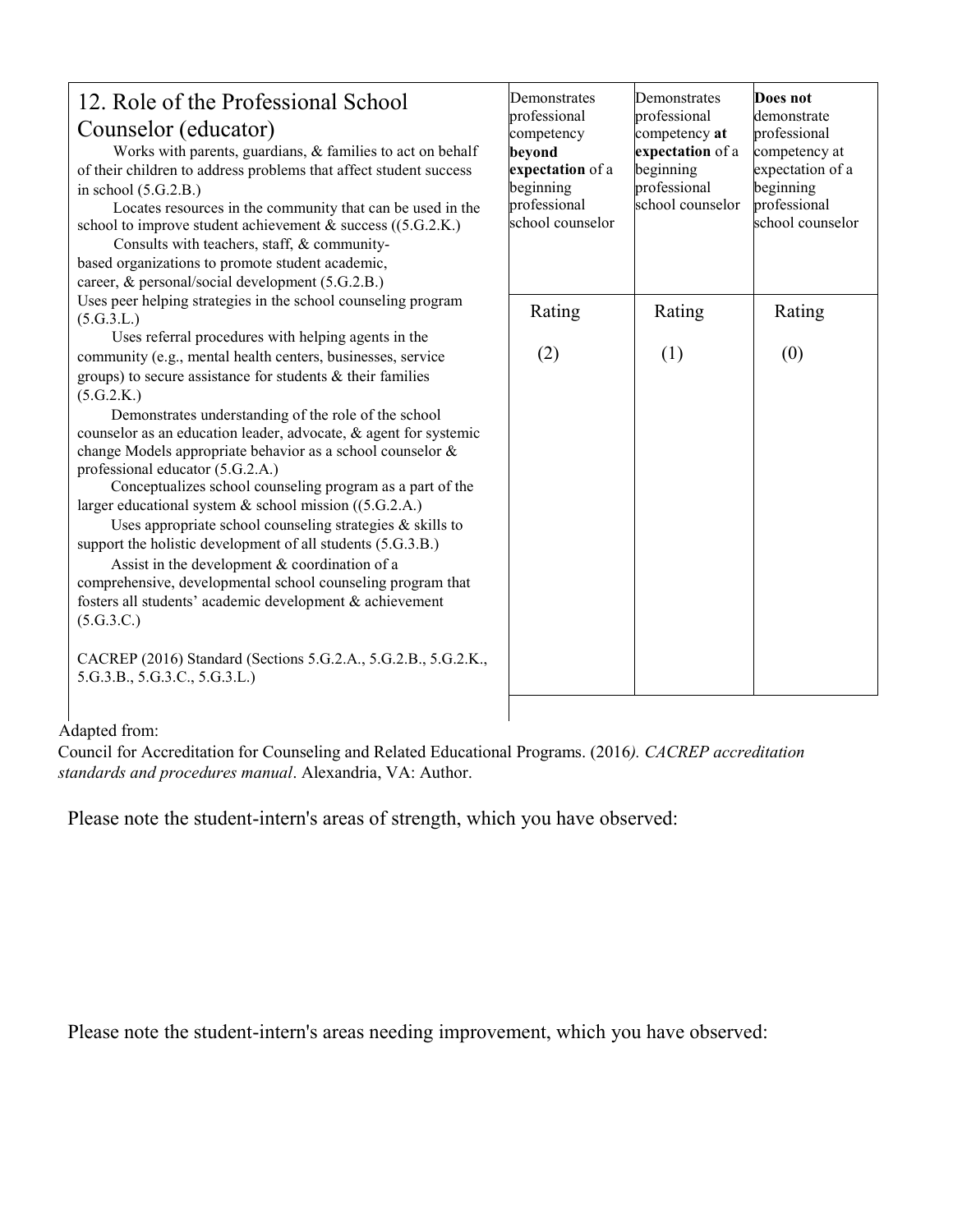Please comment on the student-intern's general performance during his or her practicum/internship experience:

<u> 1989 - Johann Stoff, amerikansk politiker (d. 1989)</u>

 $\overline{a}$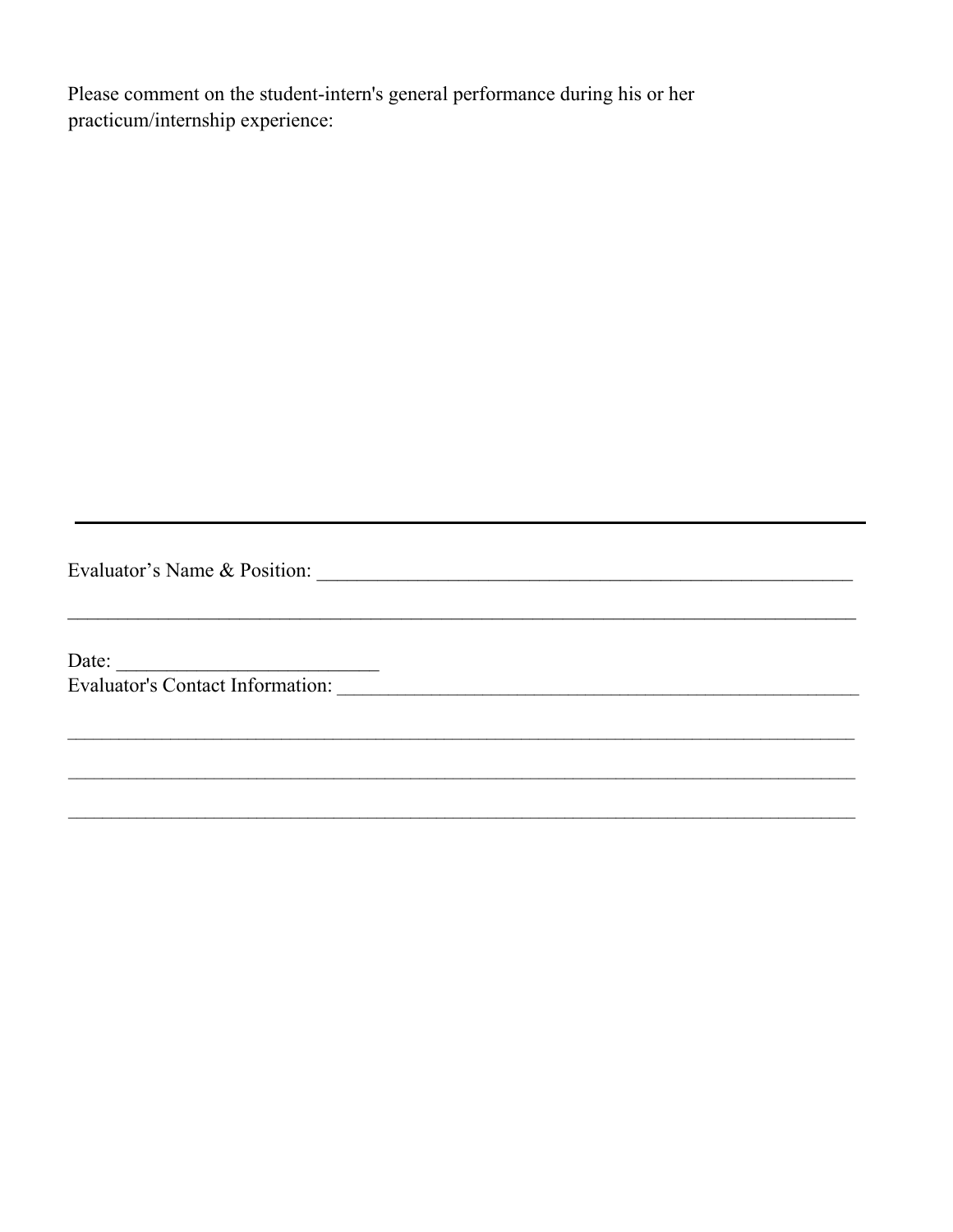# **Evaluation of School Counseling Practicum/ Internship Site**

(To be completed by the student intern)

| Internship Site:                                                                                                       | Date:                                                                             |  |
|------------------------------------------------------------------------------------------------------------------------|-----------------------------------------------------------------------------------|--|
| On-site Supervisor: Telephone: Telephone: Telephone:<br>E-mail Address:                                                | District:                                                                         |  |
| Please rate the following questions about your site and experiences with the following scale:<br>(1) Very satisfactory | (2) Moderately satisfactory (3) Moderately unsatisfactory (4) Very unsatisfactory |  |
|                                                                                                                        |                                                                                   |  |
| Quality and usefulness of on-site supervision<br>2.                                                                    |                                                                                   |  |
| Ethical standard upheld<br>3.                                                                                          |                                                                                   |  |
| Diversity in client presenting problems<br>4.                                                                          |                                                                                   |  |
| 5. Support and protection of your rights                                                                               |                                                                                   |  |
| 6. ______________Respect for student's rights                                                                          |                                                                                   |  |
|                                                                                                                        |                                                                                   |  |
| Exposure to and communication of school goals<br>8.                                                                    |                                                                                   |  |
| Exposure to and communication of school procedures<br>9.                                                               |                                                                                   |  |
| 10. Exposure to professional roles and functions within the school                                                     |                                                                                   |  |
| 11. Exposure to information about community resources                                                                  |                                                                                   |  |
| Rate all applicable experiences that you had at your site:                                                             |                                                                                   |  |
| Individual counseling                                                                                                  |                                                                                   |  |
| Academic advising                                                                                                      |                                                                                   |  |
| Group counseling                                                                                                       |                                                                                   |  |
| Classroom guidance presentations                                                                                       |                                                                                   |  |
| Career counseling                                                                                                      |                                                                                   |  |
| Consultation services                                                                                                  |                                                                                   |  |
| _________Collaborative team approach                                                                                   |                                                                                   |  |
| Parent conferences                                                                                                     |                                                                                   |  |
| Parent education                                                                                                       |                                                                                   |  |
| Referral services                                                                                                      |                                                                                   |  |
| Testing interpretation                                                                                                 |                                                                                   |  |
| <u>___________Other</u>                                                                                                |                                                                                   |  |
| Overall evaluation of the site                                                                                         |                                                                                   |  |